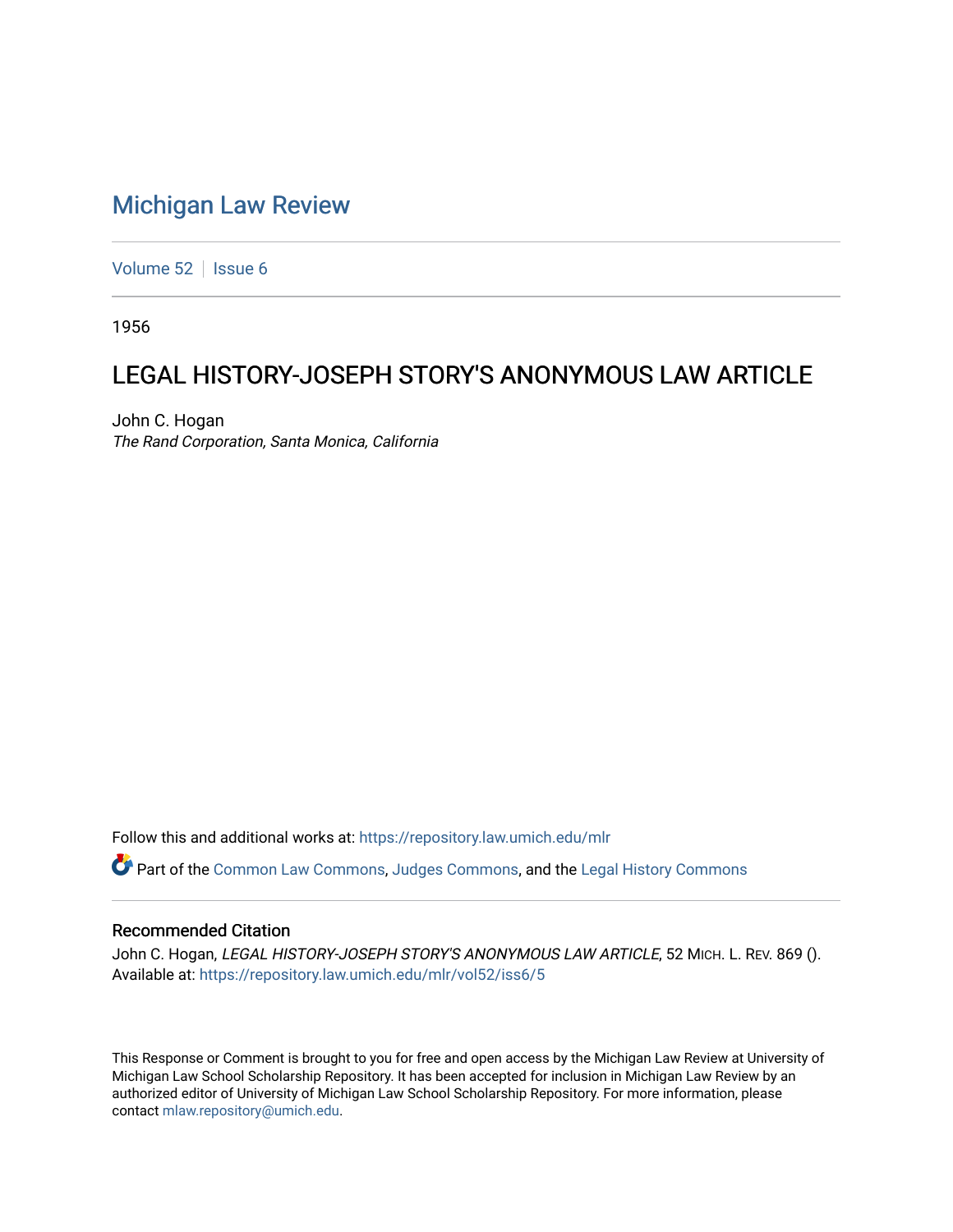## **COMMENTS**

LEGAL HISTORY-JOSEPH STORY'S ANONYMOUS LAW ARTICLES-The £rst edition of the *Encyclopedia Americana\** (1829-1833) contains numerous articles on a wide variety of legal subjects, including

<sup>\*</sup> The first edition of the ENCYCLOPEDIA AMERICANA is not now immediately accessible to lawyers. Rarely will it be found in the working collection of a law library. Colleges and universities, fortunate enough to have acquired a set, generally regard it as a rare book item. These law articles, therefore, are practically unknown to the members of the bench and the bar. (In subsequent footnote references, the ENCYCLOPEDIA will be cited ENCY. AM.-Ed.)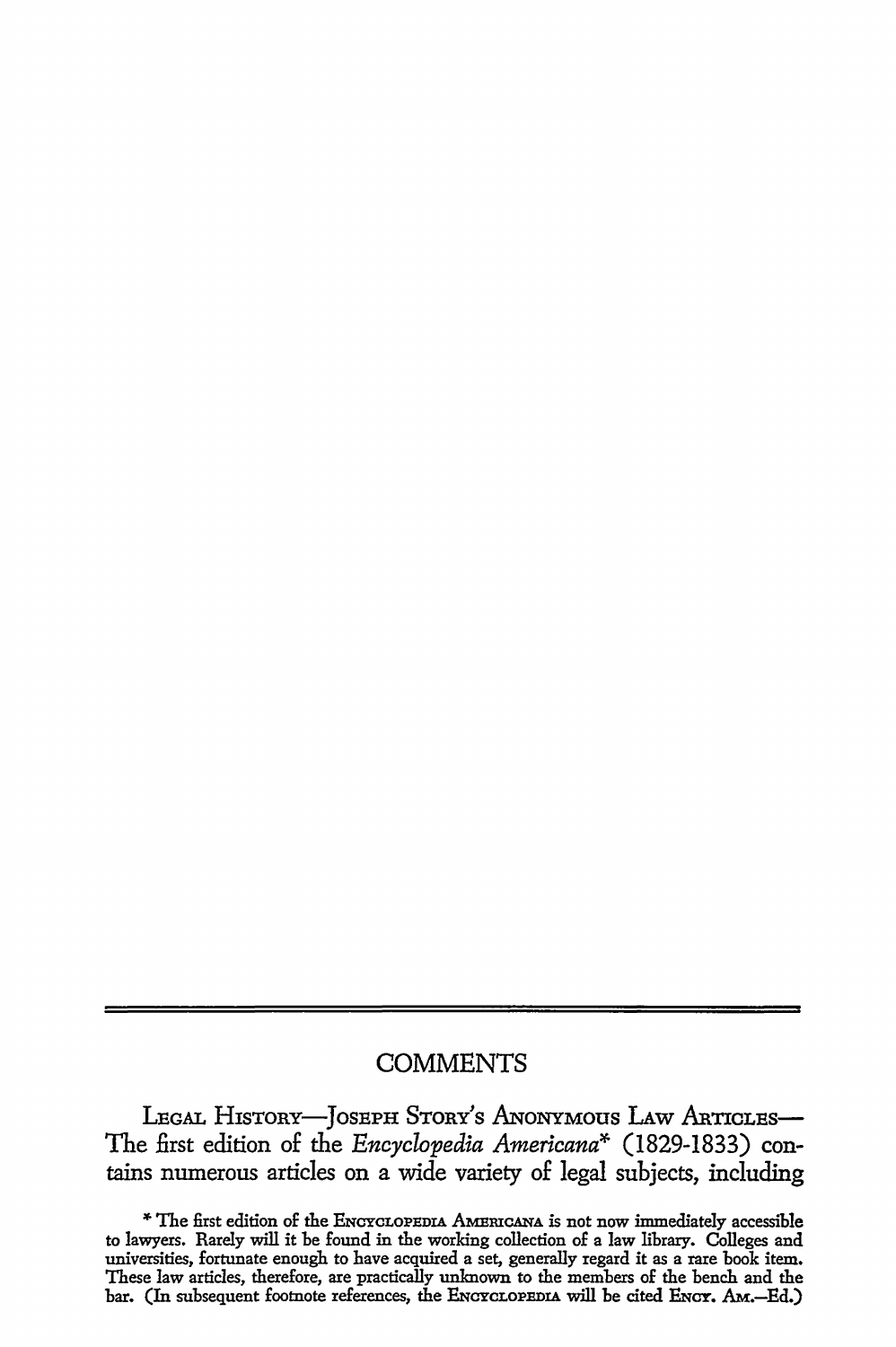such topics as Common Law, Jury, Equity, etc. The identity of the author of these articles is not disclosed. There is an occasional footnote, however, which declares: "this article prepared by an eminent American jurist."<sup>1</sup> This suggested the possibility of a lively and interesting manhunt-a search for the "eminent American jurist" who agreed to submit articles on law for the *Encyclopedia,* but who preferred to remain anonymous.

I

From the tone of the articles it is clear that they were written by someone schooled in the common law; their richness in Latin phraseology suggested a scholar; their depth of reasoning and learning, a judge; their fluent literary diction, an educator, perhaps a law teacher; and their subject matter, a man with a wide and varied judicial experience. The author, therefore, might be a common lawyer, a scholar with judicial experience, a fluent lawyer-writer, a judge or college teacher or, perhaps, both. Few men in 1833, or since that time, have been endowed with all these characteristics.

The title page of the *Encyclopedia* discloses that Dr. Francis Lieber, a distinguished German scholar who had recently settled in America, was the editor of the work, and that he was assisted by Professor E. Wigglesworth of Harvard. Concerning the articles on law, the Introduction says only that "numerous entire articles of American and English law have been introduced, and large additions made to the original articles on Jurisprudence, which, in the German work, are mostly confined to subjects of Roman, German, and French law."<sup>2</sup>

The idea of compiling an American encyclopedia was suggested to Francis Lieber by the works of F. A. Brockhaus, the celebrated German encyclopedist. The seventh edition of Brockhaus's internationally famous encyclopedia, the *Conversations Lexicon,* was adopted as the basis of the new American encyclopedia.3 A group of prominent American educators, jurists, and businessmen were encouraged to support the endeavor. Wigglesworth the educator, Bancroft the historian, Godman the scientist and Walsh the biographer, became advisers and contributors. The firm of Carey, Lea, and Carey of Philadelphia agreed, in 1828, to publish the work.<sup>4</sup>

<sup>1 7</sup> ENCY. AM.. 278n (1831).

<sup>21</sup> id., vi (1829).

<sup>&</sup>lt;sup>3</sup> Brockhaus, Allgemeine deutsche Real-Encyklopedie fur die gebildten

Stande (1827-1829).<br><sup>4</sup> Freidel, Francis Lieber: Nineteenth Century Liberal 66 (1947).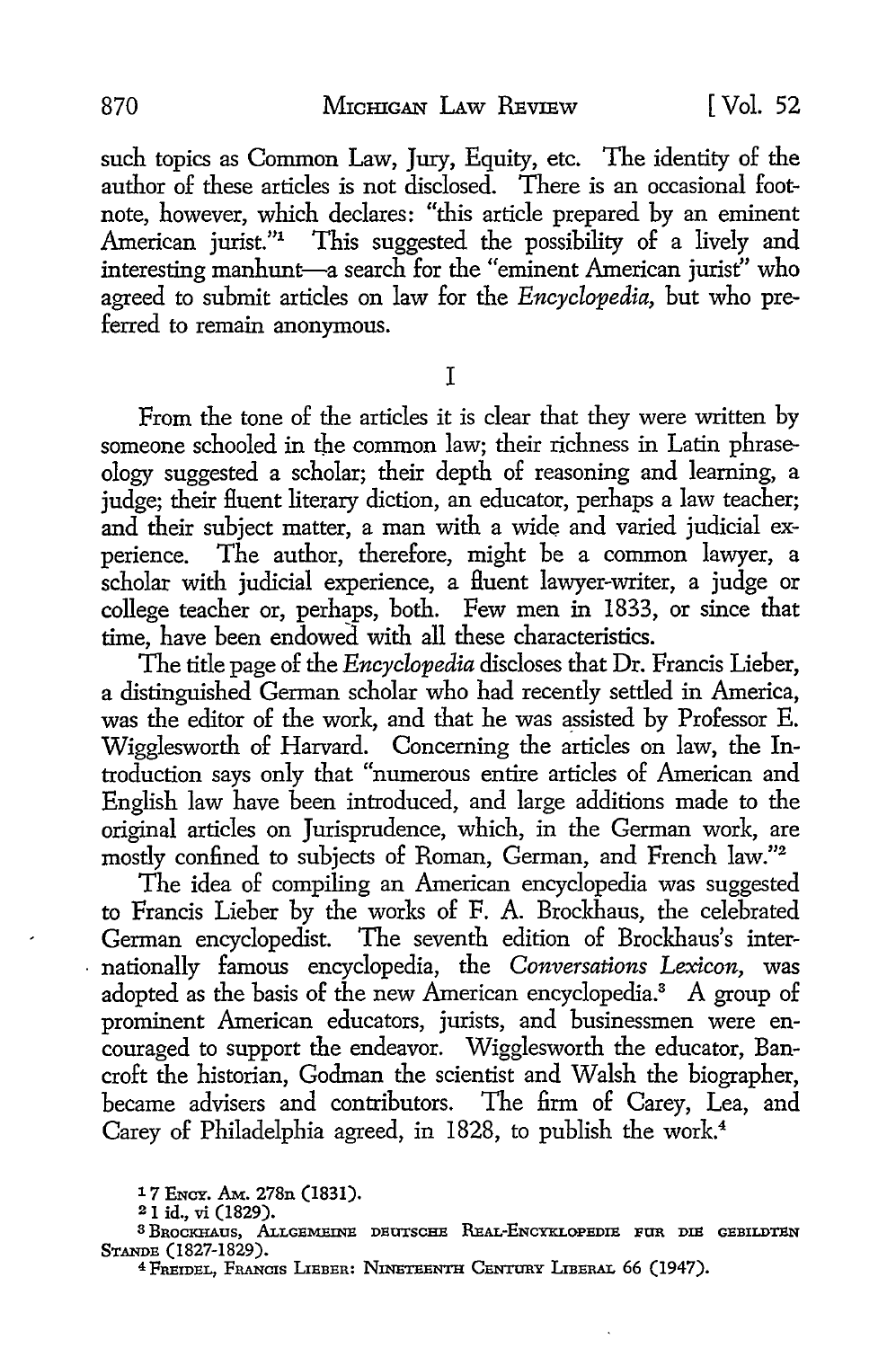Translations were made of select articles from the German edition of the *Conversations Lexicon.* On topics of particular interest to American readers, articles were written entirely anew. In the fields of law, especially because of the differences between the German and American legal systems, the translated articles had to be modified and extended to include the common law.<sup>5</sup> Many new articles had to be written on those topics which were unknown to Germanic law. For this task, Lieber and his associates sought the foremost legal authority in America, a leader of the bar, a jurist, a teacher, and a prolific law treatise writer. The man they found was all of these; he agreed to write the articles, but requested that his identity be withheld until after they had appeared in print.

The plan, as originally announced, was to write an encyclopedia in twelve volumes.<sup>6</sup> When the twelfth volume appeared in 1832, there still remained articles on topics beginning with the letters ''V" to "Z" to be accommodated. The publication of an additional volume, therefore, became necessary, and a thirteenth volume was published in 1833.

The editors introduced this final volume with a partial list of the contributors, especially those whose articles appeared in the later volumes of the work. The list included such prominent figures as George Ticknor of Boston, Chief Justice Charles Ewing of New Jersey, Governor Lewis Cass of Michigan, John D. Palfrey of Boston, James K. Paulding of New York, and Joseph Story of Washington.<sup>7</sup>

The author of the unsigned articles on law in the first edition of the *Encyclopedia Americana* was an associate justice of the United States Supreme Court-Joseph Story.<sup>8</sup>

Years later, Lieber referred to the writing of these articles, in a footnote to his book, *On Civil Liberty and Self Government,* when he said:

"I shall never forget the offer he made to contribute some articles when I complained of my embarrassment as to getting

713 Ency. Am. 3-4 (1833).<br>8 "To the Hon. Judge Story, and to John Pickering, Esq. of Boston, they [the editors] are under peculiar obligations. The longest and most elaborate articles in the law department are from the pen of the former gentleman; and it is needless to say how much these add to the value of the work." Ibid.

<sup>&</sup>lt;sup>5</sup> A few of the law articles are in two parts, the first a translation from the ConvERSA-TIONS LEXIcoN, and the second an entirely new article on the same topic written by the "eminent American jurist." See Jury, Criminal Law, etc.

<sup>&</sup>lt;sup>6</sup> A prospectus issued in 1829 announced that the ENCYCLOPEDIA would be completed in "Twelve Large Volumes" *to* be issued at "intervals of three months." In some sets, this prospectus will be found bound at the end of the first volume.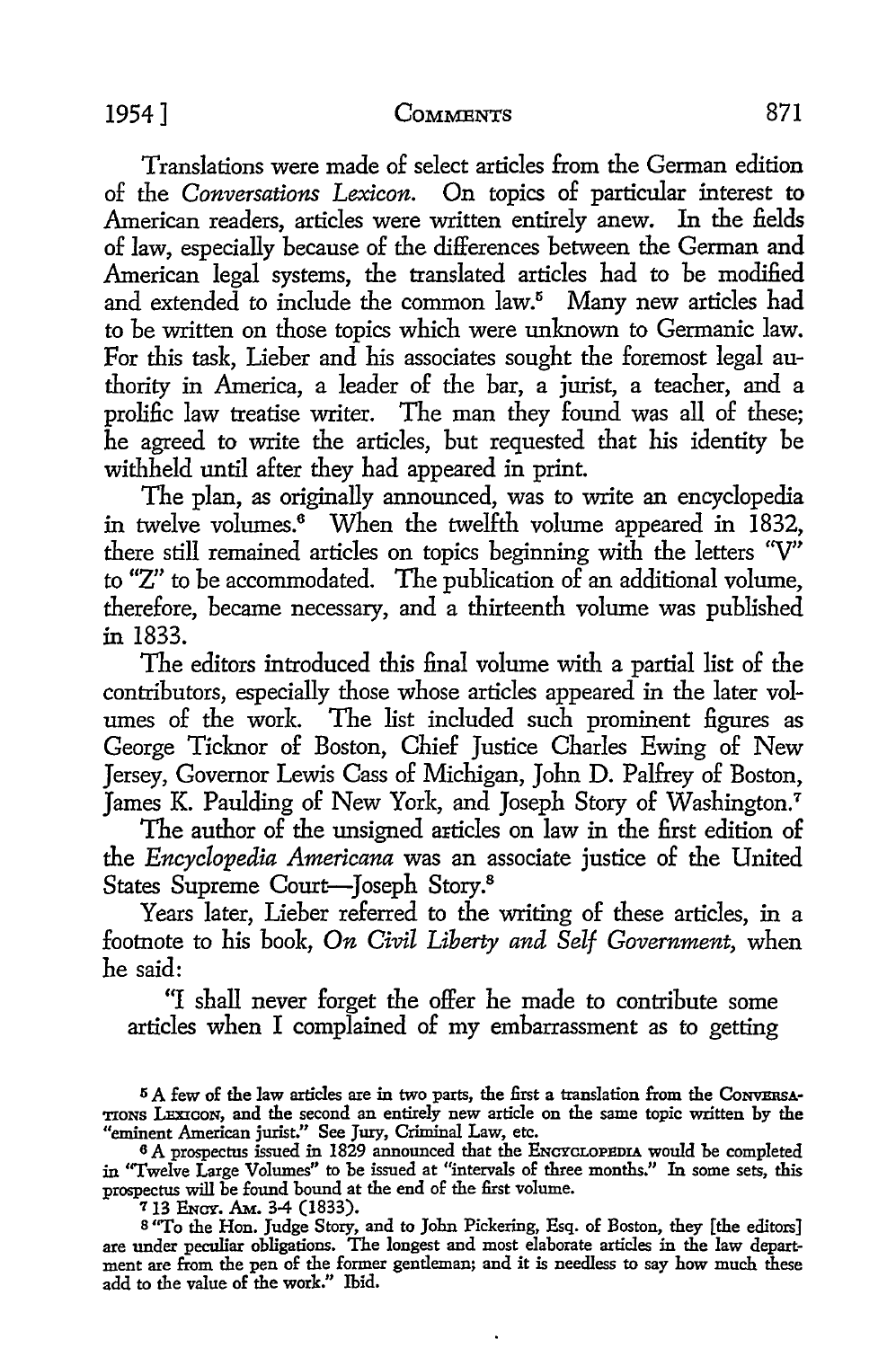proper articles on the main subjects of law for my work intended for the general reader. Many of them were sent from Washington while he was fully occupied with the important business of the Supreme Court. He himself made out the list of articles to be contributed by him. . . . the only condition this kindhearted man made was that I should not publish the fact that he had contributed the articles in the work until some period subsequent to their appearance. . . . "9

Story prepared articles for the *Encyclopedia* on the following topics: Common Law, Congress of the United States, Conquest, Contracts, *Corpus Delicti,* Courts of England and the United States, Criminal Law, Death Punishment, Domicil, Equity, Evidence, Jury, Lien, Law, Legislation and Codes, Natural Law, National Law, Prize, and Usury. William Wetmore Story has observed that his father's contributions "comprise more than one hundred and twenty pages, closely printed in double columns. . . . "10

Joseph Story was in the prime of his judicial and writing career at the time he prepared these law articles.<sup>11</sup> He was not yet fifty years of age, and had been a Supreme Court justice for seventeen years. Written during the "formative" period of the commentaries, the articles seem like a preface to the great works that were soon to come: *Commentaries on the Law of Bailments,* published in 1832; *Commentaries on the Constitution,* in 1833; *Commentaries on the Conflict of Law,* in 1834; *Commentaries on Equity Jurisprudence,*  in 1836; *Commentaries on Equity Pleadings,* in 1838; and *Commentaries on the Law of Agency,* in 1839.

At the time these articles were being written, Story was also occupied with the business of the Supreme Court in Washington and of the circuit court in Maine. As a justice of the Supreme Court, it was necessary for him to "ride circuit." The roads were bad and traveling was difficult. While most of the justices disliked this duty, such was not the case with Story; he deemed it fortunate to be able to spend six months of the year in the great maritime districts of Maine, New Hampshire, Massachusetts, and Rhode Island. In addition, he lectured at Harvard Law School ( when the Court was not in session), assisted with the organization of the school, $12$  and de-

<sup>&</sup>lt;sup>9</sup> LIEBER, ON CIVIL LIBERTY AND SELF-GOVERNMENT 213, n. 3 (1883).

<sup>10 2</sup> W. W. STORY, THE LIFE AND LETTERS OF JOSEPH STORY 27 (1851).

<sup>11</sup> A brief survey of the works published by Story, his speeches, articles, etc., is found in I CARSON, THE SUPREME COURT OF THE UNITED STATES 237-238 (1892). 12 The Dane Professorship at Harvard was accepted by Story in 1829, and he became

one of the first law teachers at that school.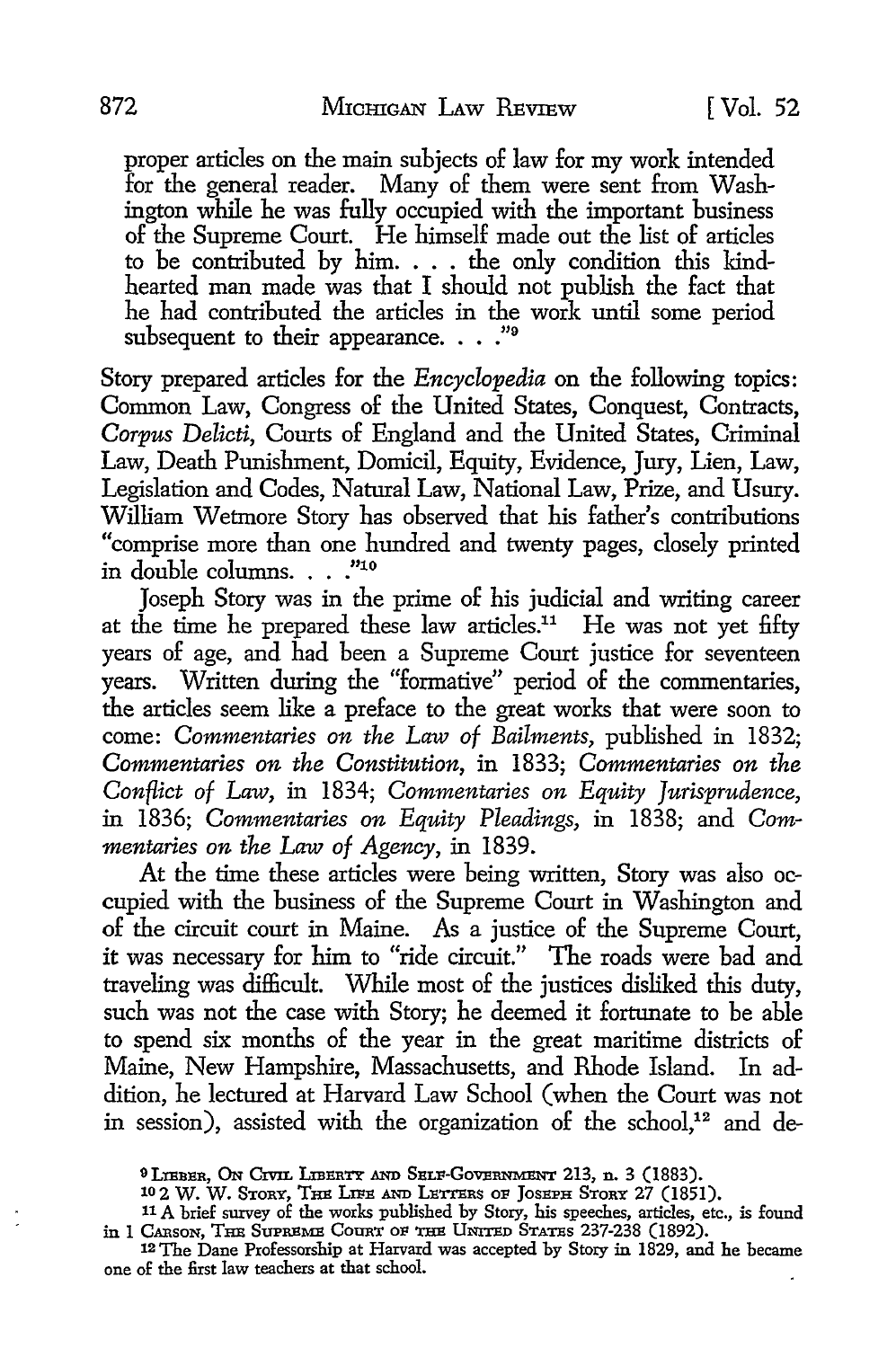livered public discourses before such learned bodies as the Boston Mechanic's Institute,18 the Families of the Professors of Harvard College,14 and others. Add to this his vast correspondence with the outstanding men of his time, all carefully and thoughtfully written, and it seems more than one man could accomplish.

The ability to attend to such wide and varied activities has been attributed to Story's remarkable technical memory in law. It is said:

"His knowledge of the law had scarcely any boundaries ... he had read nearly everything of any value in the range of jurisprudence. And he remembered with wonderful accuracy what he had read. It did not, however, lie in his mind like a dull, cumbrous load of facts, cases, rules, and precedents, but like a living organization held together and vivified by principles. But not only this; he remembered all the leading cases in every branch of the law, by name and volume, and many of them by page. . . . His mind was not a lumber-room, with all sorts of things tumbled into it without classification or order, but everything there was completely arranged and in its place."<sup>15</sup>

Story corresponded frequently with Lieber while the articles were being written. The contents of these letters reveal the agility and promptness with which he was able to compose and deliver an article on a selected topic, in spite of the other affairs that occupied and divided his attention.<sup>16</sup>

From Salem, on May 21, 1828, Story informed Lieber that "I can prepare an article on the *Supreme Court* as soon as my circuit is over."<sup>17</sup> In November he wrote, "I have at this moment on my hands some very urgent business, which will occupy me a week or ten days; after which I hope *to* have leisure to write the article which you desire."18

A sheet from the forthcoming *Encyclopedia,* sent for Story's comments, was acknowledged, in April 1829 with the reply, "I will cheerfully comply with your request in writing short articles on *Conquest, Occupancy,* and *Congress,"* and he added: "The first sheet of the

13 JOSEPH STORY, MISCELLANEOUS WRITINGS 112-133 (1835).

14 Id. at 134-146.

16 The letters will be found in the Francis Lieber Manuscript Collection, Henry E. Huntington Library, San Marino, California. Hereafter the collection will be cited PLC.

17 Story to Lieber, May 21, 1828, FLC. 18 Story to Lieber, November 22, 1828, PLC.

<sup>15 2</sup> W. W. STORY, CONVERSATIONS IN A STUDIO 448-450 (1890). "My father had a very remarkable memory. . . . I don't remember in the same way, nor do I remember the same kind of things. It is really too bad that one cannot inherit the accumulated learning stored up by one's parents, as well as their goods and chattels. . . . it seems terrible to see it vanish with the breath." Id. at 445-446.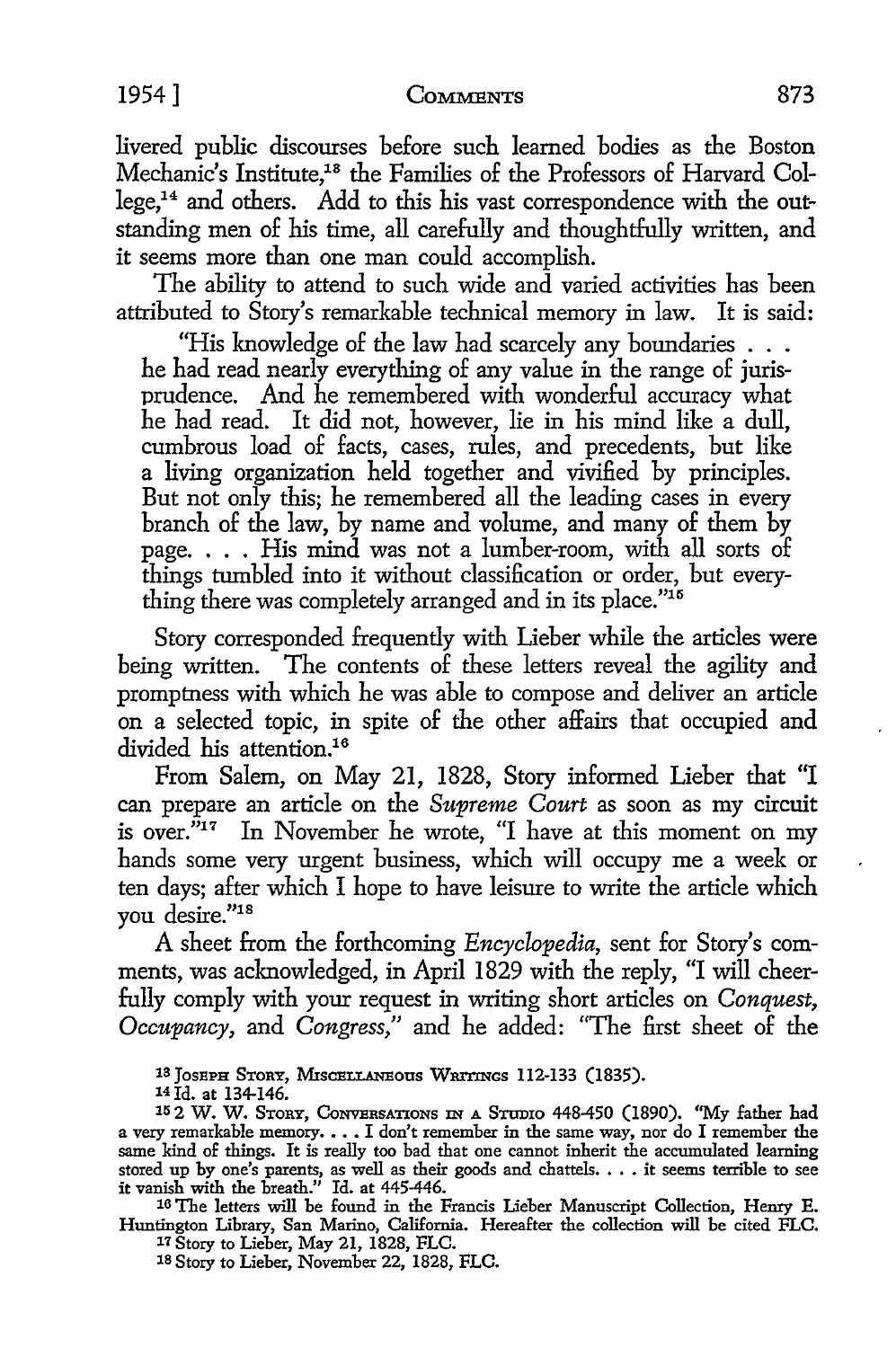Lexicon looks well. Might it not be well on important subjects *to*  refer to the best works on each by a short reference?"<sup>19</sup> This suggestion was only partly adopted by Lieber, and unlike the articles found in later editions of the *Encyclopedia Americana,* the law articles of the first edition did not always include references to the best works in each field.

The first volume of the *Encyclopedia* appeared in the fall of 1829. On October 17, Story informed Lieber that: "I will finish the article *Congress* which is already begun, in a few days, within *ten* days, unless an earlier day is important to you."<sup>20</sup> There were delays, however, and the article was not ready until December 16, when Story wrote: "I now enclose you the article *Congress of the United States of America.* You will please to take notice that it includes a full account of all the powers of the Legislature. Still to give a full view of the Constitution of the United States it will be necessary to give under other articles, say, Constitution of the United States, President of the United States, Courts of the United States, etc., etc., a like description of all the other Departmehts."21

*At* Story's request, the Reverend McCharles (a Baptist minister) prepared a biographical sketch of Rev. Robert Hall. Story sent Lieber this sketch, on July 22, 1830, and added: "In a few days, I shall be able *to* write and sent you the article *Domicil."22* A week later, he sent the article, saying: "I have compressed it as much as I could. I wish to have all your Law Articles as complete as possible, and especially in the *civil* law." Story then added: "I think you will do well occasionally to transcribe from . . . the Encyclopedia Moderne, those articles which are not exact and full in the Conversations Lexicon on the Civil Law, and I will aid in giving them the dress of the *common law* as an accompaniment when they are sufficiently important to require any such accompaniment."<sup>23</sup>

The published volumes of the *Encyclopedia,* by this time, had already passed the topic Bailment, which had been treated in less than one-half column printed page.<sup>24</sup> Aware of the inadequate discussion given to this important topic, Story asked: "How are your articles on Deposit, Mandates, commodatum, *locatio rei et operis,*  and in short on all the topics of Bailments? Pothier is admirable

- 21 Story to Lieber, December 16, 1829, FLC.
- 22 Story to Lieber, July 22, 1830, FLC.
- 2s Story to Lieber, July 29, 1830, FLC.
- 24 1 ENCY. AM. 528 (1829).

<sup>19</sup> Story to Lieber, April 17, 1829, FLC.

<sup>20</sup> Story to Lieber, October 17, 1829, FLC.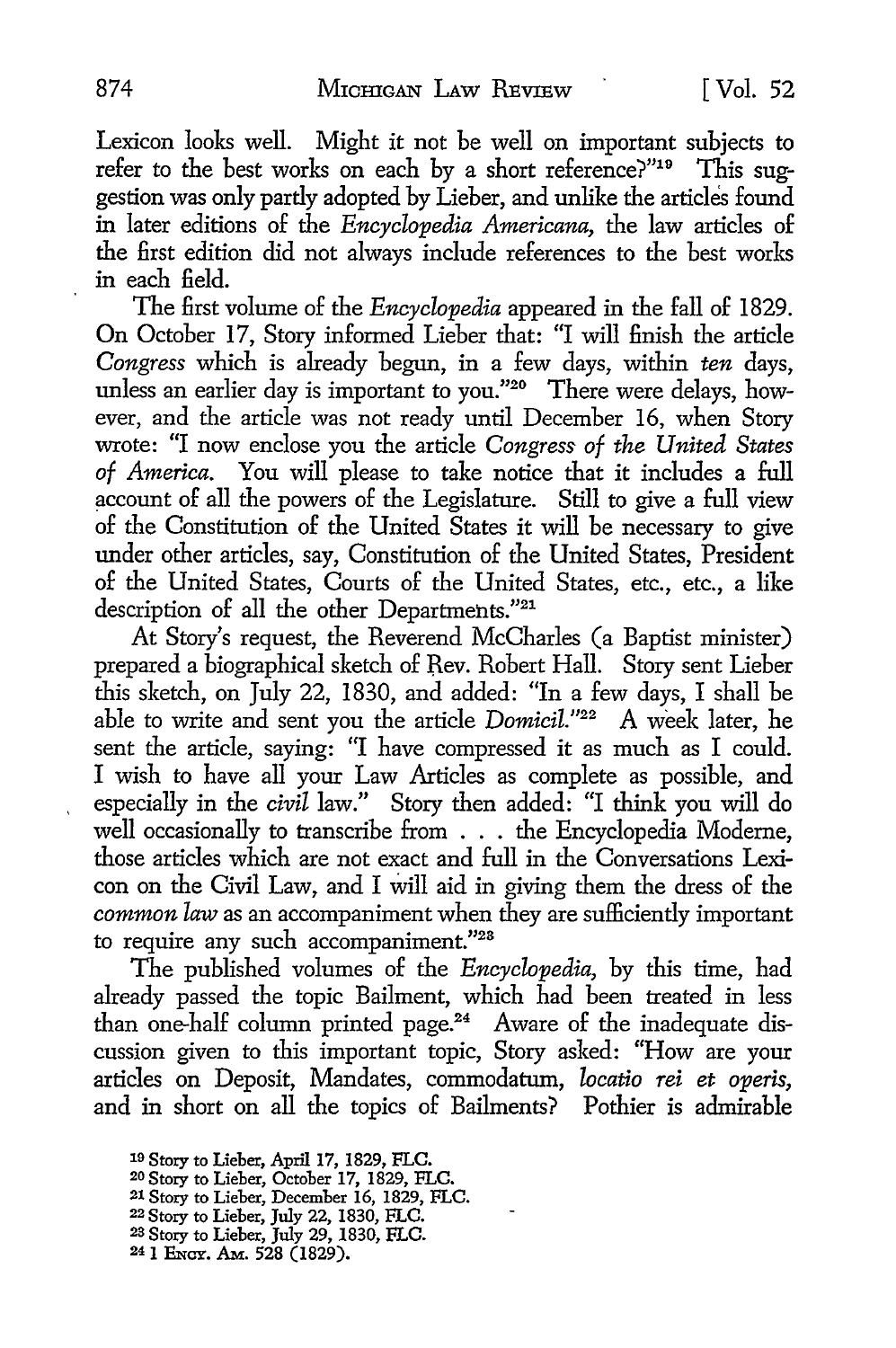on all these. I wish there might be a good article on the *Lex Loci;*  and I wish I had leisure to write one, with all the continental books before me."<sup>25</sup> The subjects mentioned by Story are not given separate treatment in the *Encyclopedia,* and the inadequate article on Bailment was obviously written by some other gentleman.

In August 1830, Story agreed to prepare articles on Equity and Evidence. He wrote Lieber, "I regret there is not more time, as I could make them more exact and more brief."26

The article on Jury is mentioned first in a letter dated February 23, 1831. Story said: "I have no objection to write the article  $\hat{I}$ ury, if you can wait until my return home. The Court will adjourn about the 18th or 19th of March. I shall be home by the 27th of the same month. And I can furnish it by the 10th of April, if you can wait so long. I should be glad to see the translated article as it now stands. . . . I do not see any 'way or means' for me to write the article earlier than I have stated (10th of April). If therefore you are driven for time, you must refer it to some other gentleman."<sup>27</sup> Lieber elected to await the time when Story would be able to prepare the article. "Jury" is more fully treated than some of the other law topics.

The seventh volume of the *Encyclopedia* appeared during the summer of 1831. A copy was received by Story on the eve of his departure for the circuit court in Maine, and he informed Lieber in October from Cambridge that: "I have not forgotten my promise respecting the articles *National* and *Natural* law. Notwithstanding my very pressing engagements during this month (the circuit court being in almost constant session), I hope to be able to give you both articles by the first of November, which is the earliest period I can promise." And he added: "I must write, indeed, under all the pressure which my official and professional duties are capable of imposing upon me."28

Having recently recovered from an attack of influenza, Story wrote Lieber from Cambridge on December 13, 1831: "I do not see how I could execute the article *Prize,* in the short time before I go to Washington. . . . If the article were not wanted until my return from Washington, I could write it in a fortnight." The volume containing the letter "P" might be reached and passed before Story could

<sup>2</sup>r. Story to Lieber, July 29, 1830, FLC.

<sup>2</sup>a Story to Lieber, August 5, 1830, FLC.

*<sup>21</sup>* Story to Lieber, February 23, 1831, FLC.

<sup>28</sup> Story to Lieber, October 6, 1831, FLC.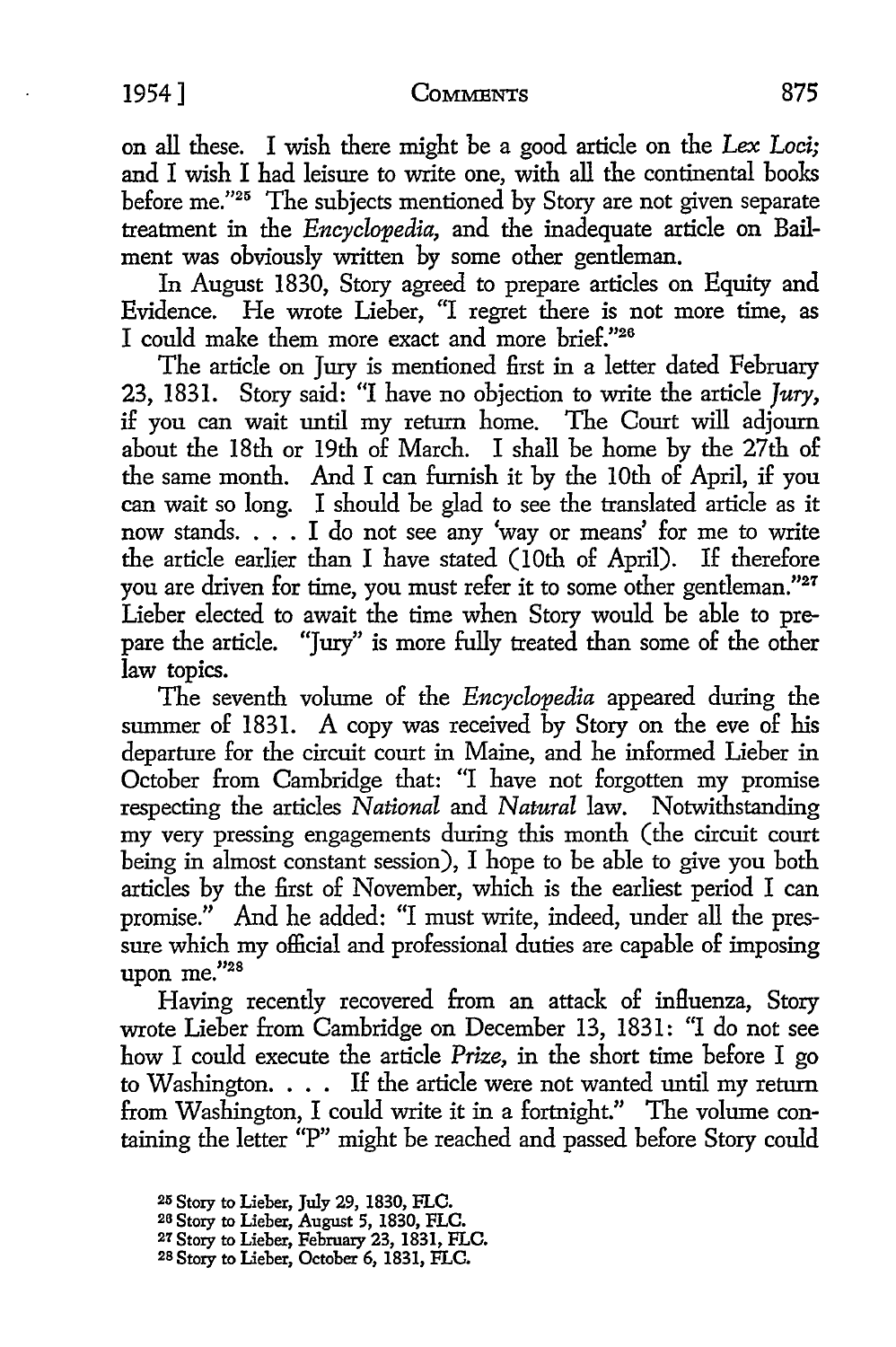compose an article on this important law topic. He therefore asked Lieber: "Could it not be put into an appendix to your next volume? You could postpone it to the article War, if you chose, making a reference under Prize. I regret this occurrence because prize law constitutes a proper sequel to National Law."29 Later, however, Story was able to establish a more exact date for this article, and he wrote Lieber on December 19: "I shall not return \_from Washington earlier than about the 25th of March. I could furnish the Article *Prize*  within *ten* days, after my return. It is even possible that I could furnish it earlier."<sup>30</sup> "Prize" is one of the longest articles that Story prepared for the *Encyclopedia.* A note explains that "the importance of this subject to a commercial community is our apology for the length of the following article."31

## II

Members of the bar will be interested in the practical legal topics that these articles discuss. Judges will find in their frequent references to the works of Blackstone, etc., the origins of certain law principles that they are called upon to apply. The clear, readable literary style of the articles makes them interesting and understandable even to persons only slightly familiar with the law. Although more than a century has passed since they were written, these articles still represent accurate statements of the basic principles of law on the topics that they discuss.

*Common* Law. The various significations which attach to the term "common law" are discussed in the article on that topic.<sup>32</sup> Story says that the term "common law," as used in Anglo-American jurisprudence, has both a limited and an enlarged sense. In the enlarged sense, the term refers to the entire body of English law, including legislation and the general customary law. In this sense, common law is to be distinguished from Roman law-the civil law. The term is also used in a limited sense to refer to that portion of English jurisprudence which is unwritten-the *lex non scripta-as* distinguished from legislative enactments or written laws-the *lex scripta.* This distinction is made more clear when we observe that a certain remedy

30 Story to Lieber, December 19, 1831, FLC.

<sup>29</sup> Story to Lieber, December 13, 1831, FLC.

<sup>3110</sup> ENCY. AM. 351n (1832).

<sup>32 3</sup> id. at 393-395 (1830).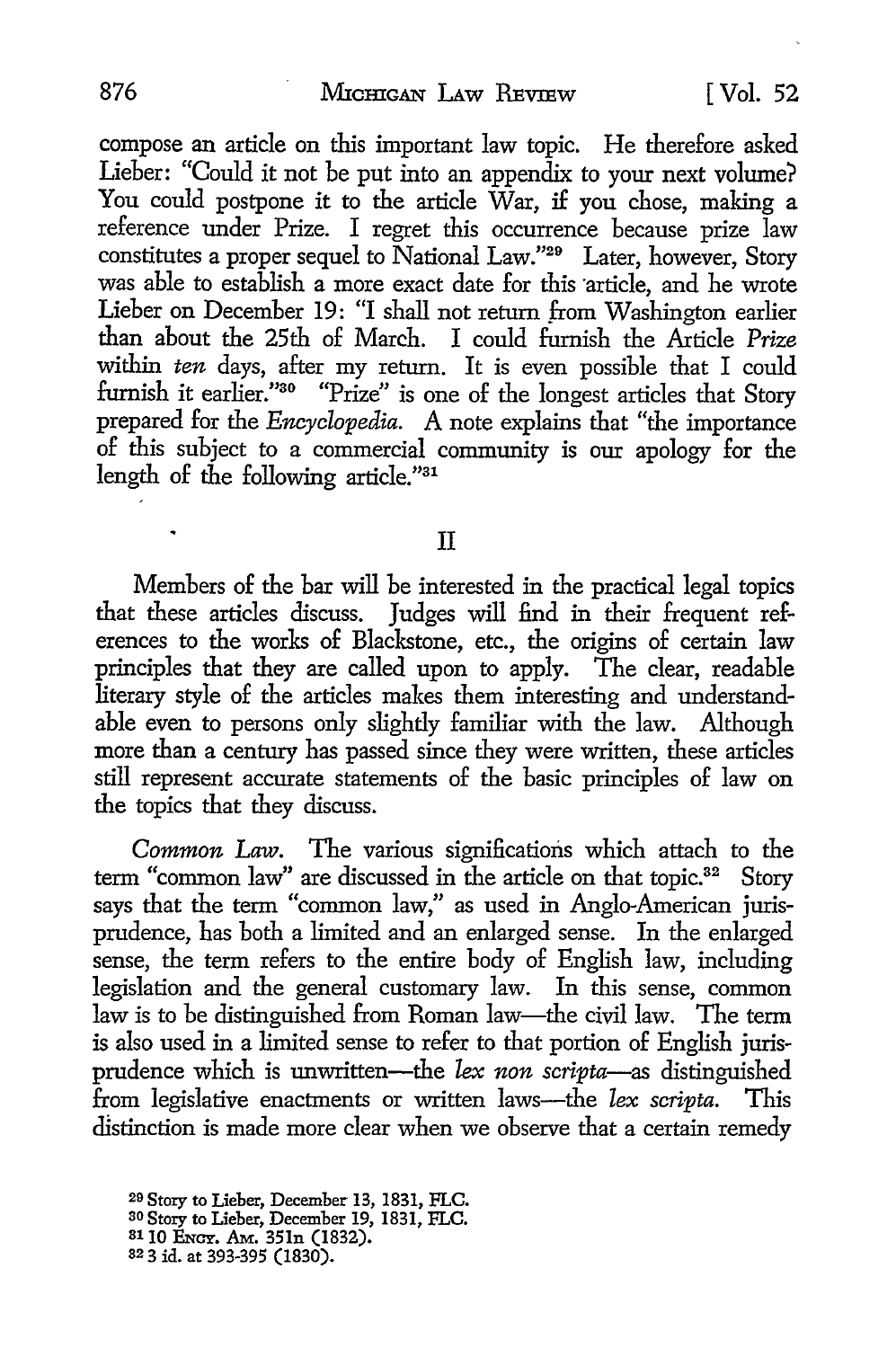is given at common law for a wrong, yet another remedy-by way of penalty-is often given for the same wrong by statute. The first remedy is founded on "immemorial usage" or general principles, while the second rests upon a positive act of the legislature. The term "common law" is used in a still more limited sense to refer to that portion of the law of England which is the "custom of the realm"-local and municipal in origin as distinguished from the law of nations, maritime law, or commercial law, which are founded on the principles and general usages of civilized nations. Today, the term common law also includes both the law of nations and the law merchant.

*Congress of the United States.* The constitutional provisions respecting the national legislature are outlined and explained in the article on the Congress of the United States.<sup>33</sup> The rights and restrictions secured by the constitutional amendments are discussed. "The enumeration in the Constitution of certain rights," says Story, "is not *to* be construed to deny or disparage others retained by the people. The powers *not* delegated to the United States by the Constitution, nor prohibited by it to the states, are reserved to the states respectively, or *to* the people."

*Contract.* The original basis of the common law as to contracts was the civil or Roman law, but it has undergone considerable modi fication in its incorporation into the jurisprudence of England and America.<sup>34</sup> A contract, at common law, is defined by Story as "an agreement made in one form, between parties capable of contracting, for a legal object or purpose, and upon a sufficient consideration. must be an agreement or mutual bargain, voluntary, and without force or fraud; and therefore it includes an assent given *bona fide."* The principal elements of a contract as thus defined-mutual assent, parties capable of contracting, legal object, consideration, etc., are discussed. The provisions of the statute of frauds respecting the conveyance of title to land, contracts for the debts of another, and contracts for the sale of goods beyond a certain value are mentioned. Many of the regulations referred to here as a part of the common law, says Story, have been variously modified in different American jurisdictions by local jurisprudence and by statutes.

83 Id. at 435-439. 84 Id. at 503-506.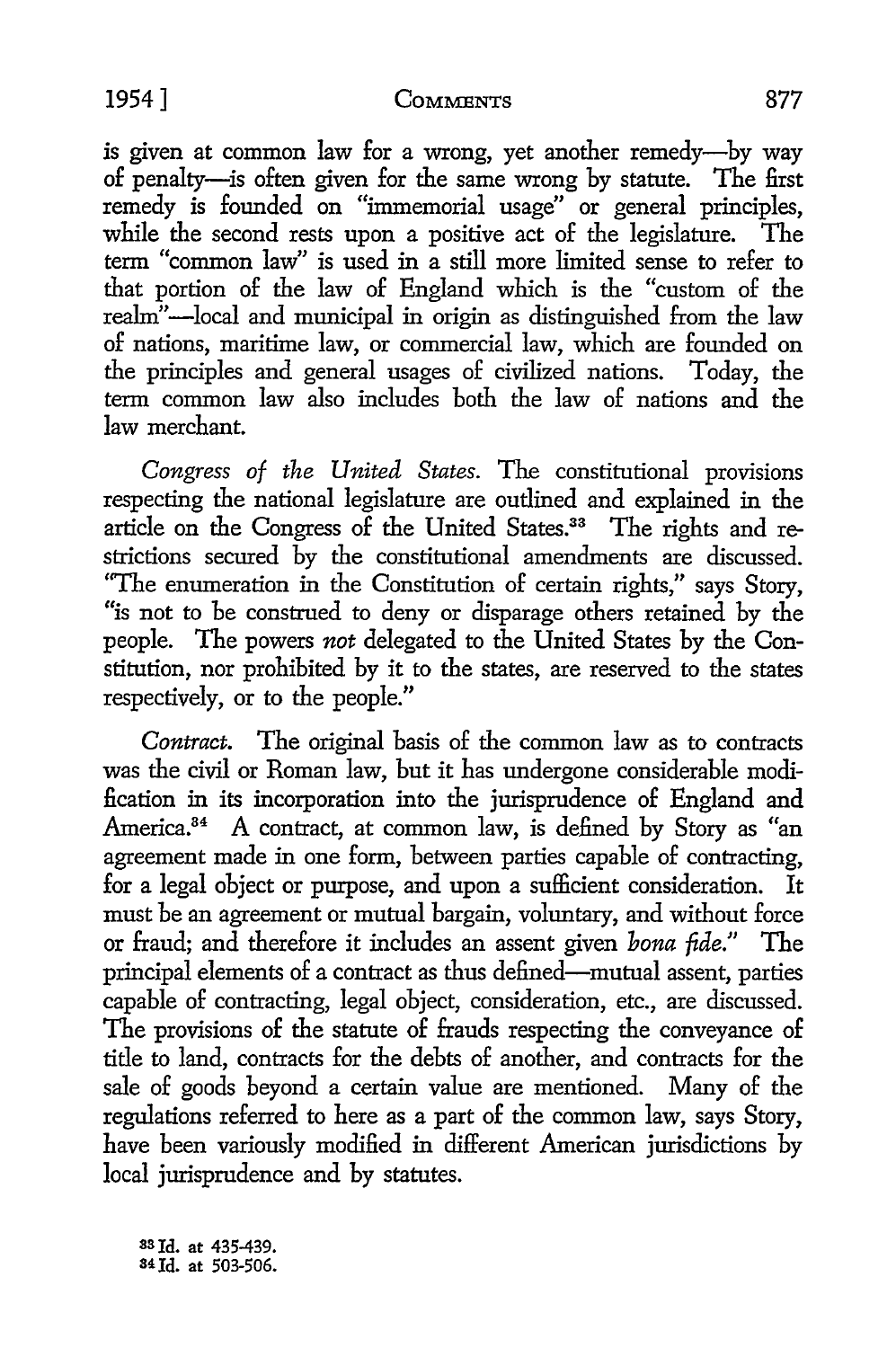*Courts of England and the United States.* The system of courts of England is described at some length. 35 The discussion of inferior courts includes the following: the pipowders court, the manors and hundreds, the coroner's court, the sheriff's court, the court leet, the justice's court, the quarter sessions, the court of assize and nisi prius, the hustings court, the court of conscience, the court of stannaries, courts of the forest, and others. A more particular account is given of the superior courts, i.e., the exchequer, common pleas, king's bench, and House of Lords. The jurisdiction of the British admiralty is considered in a separate discussion of admiralty courts.

The constitutional source of the judicial power in the United States is first traced and then explained. A summary view of the American system of circuit and district courts is followed by an extended description of the organization and jurisdiction of the United States Supreme Court. Story explains that "the general mass of business, which employs the supreme court, consists of private controversies respecting property, or personal rights and contracts. . . . Its most important function, however, in a practical view, is the decision of the great constitutional questions, which, from time to time, arise in the different parts of the Union." The significant differences and similarities between the United States Supreme Court and the highest courts of England are enumerated. There is also a discussion of the judicial system as it operates on the state level.

*Conquest.* The term "conquest" is used by, Story to refer to the right over property acquired by capture in war, or by a superior force.<sup>36</sup> Conquest may concern persons or things, movable or immovable property, a whole nation or a single town, and it may be temporary or permanent. The right of conquest, says Story, has been deduced as an inference of natural law, from the right to weaken the enemy, to compel him to make compensation for injuries, to force him to an equitable peace, and to deter or prevent him from future injuries.

*Corpus Delicti.* The term "corpus delicti" is a figurative expression used to denote those external marks, facts, or circumstances which accompany a crime, and without the proof of which the crime is not supposed to be established.<sup>37</sup> Story says that there is no corresponding expression in the English language of the law. "Certain

35 Id. at 588-601. 36 Id. at 443-445. 37 Id. at 550-551.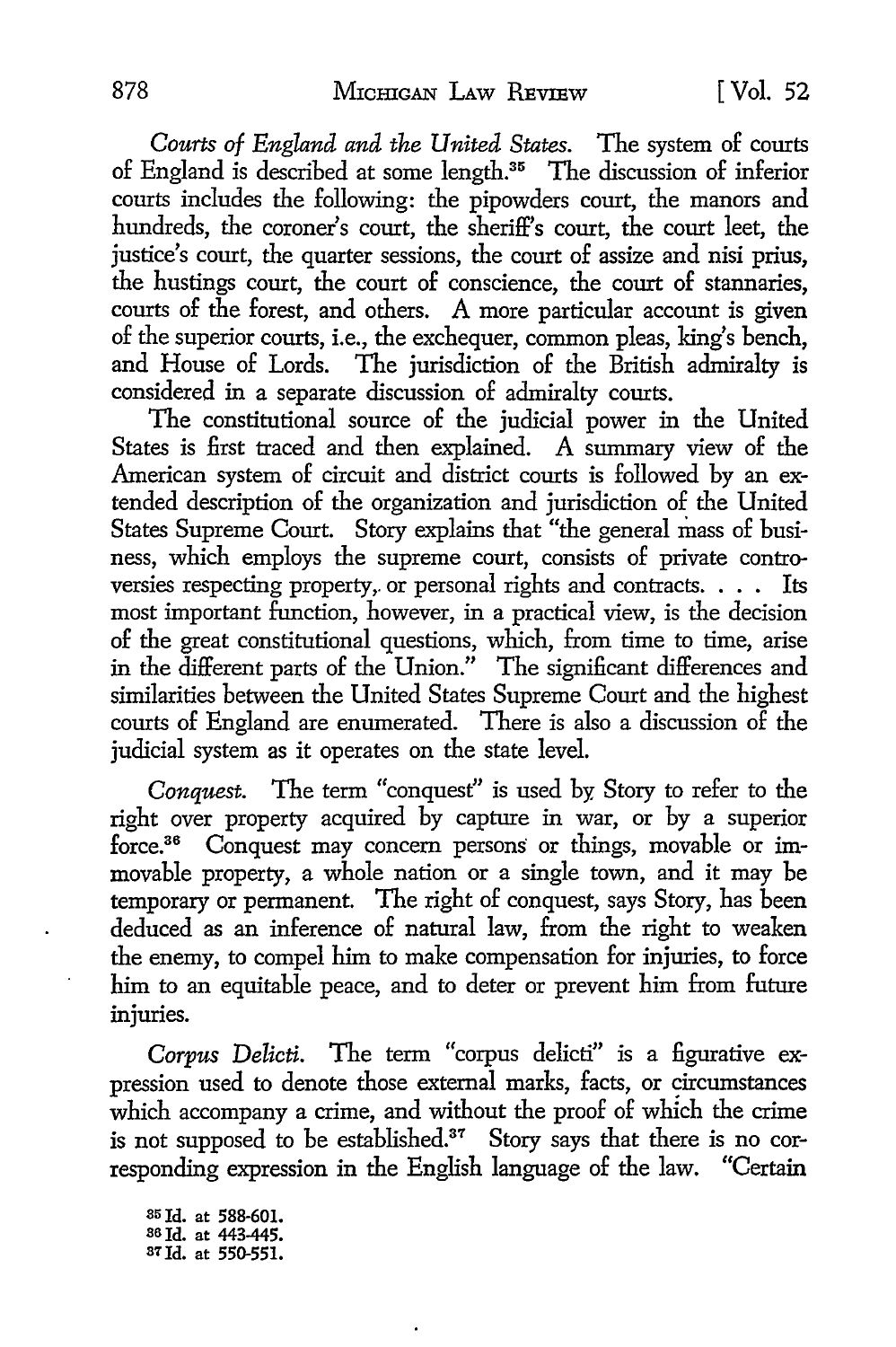proofs are indispensable to establish a crime  $\ldots$  unless they exist, there is no legal ground to convict the party; so that *corpus delicti*  is equivalent to the proofs essential to establish a crime."

*Criminal Law.* Story did much toward the advancement of the field of criminal law, although his contributions are not generally recognized. This article is a survey of crimes and the punishments for crimes.<sup>38</sup> The principles of law applicable to crimes committed by infants, lunatics, or idiots; to injuries committed without intention through misfortune or chance, ignorance or mistake; and to crimes committed by compulsion or force are discussed and explained. A distinction is made between statutory crimes and common law crimes.

*Punishment of Death.* This article deals with a topic related to criminal law.39 The right of society to punish capital offenses is explained and defended. Concerning the expediency of capital punishment, Story declares that "the frequency of a crime is not, of itself, a sufficient reason for resorting to such a punishment. It should be a crime of great atrocity and danger to society, and which cannot otherwise be effectually guarded against." Punishment by death can have no effect to reform the offender himself, but it ordinarily does have the effect to deter others from committing a like offense. The crimes to which capital punishment ought properly to be limited are discussed. The *manner* of infliction of punishment of death is considered, and Story says, "tearipg the criminal to pieces, piercing his breast with a pointed pole, breaking his limbs upon the wheel, pressing him to death in a slow lingering manner, burning him at the stake, crucifixion, sawing him to pieces, quartering him alive, exposing him to be tom to pieces by wild beasts, and other savage punishments, have been sometimes resorted to for the purposes of vengeance, or public example, or public terror." A review of modes of inflicting death punishment in modern states is given. Frederic the Great's practice to have all death sentences written on blue paper so that he might be constantly reminded of them as they lay upon his desk is suggested as an excellent example to sovereigns of their duty.

*Domicil.* The article on Domicil is a concise statement of the principles of law on that topic.40 Roman, French, and Anglo-American legal definitions are given and discussed. "The question of

ss 4 id. at 34-40 (1830). 39Jd. at 140-145. 40 Id. at 613-616 (Appendix).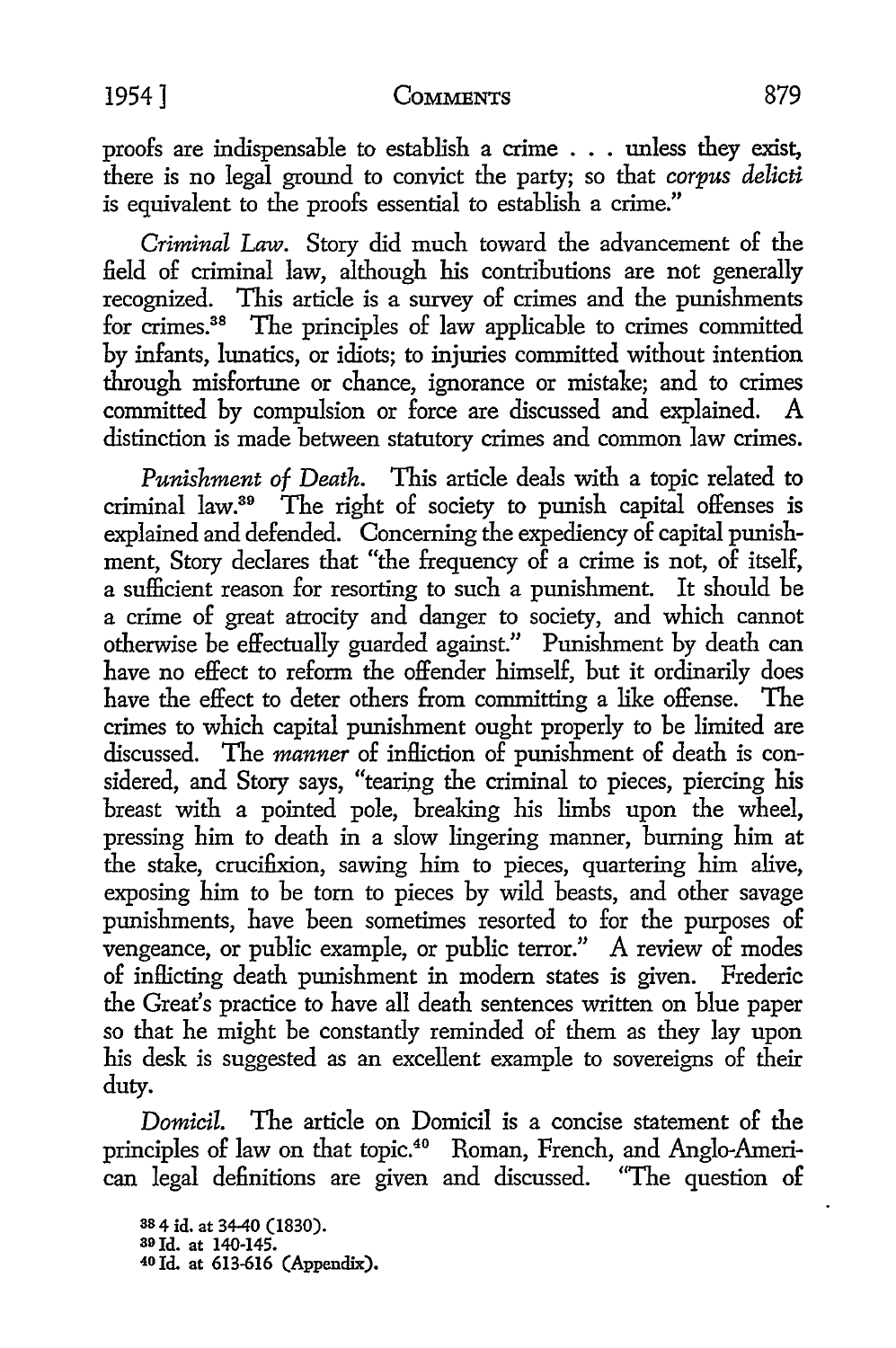domicil," said Story, "is of very great importance, for it often regulates political and civil rights, and founds or destroys jurisdiction over the person or property." A distinction is made between political, civil, and forensic domicil. The general principles applicable, when there is no legislation applicable to the case, are discussed. A large number of authorities-both books and cases (domestic and foreign) -are cited in this article.

*Equity.* Equally important have been Story's contributions to the law of equity. His books *Commentaries on Equity Jurisdiction*  (1835) and *Equity Pleadings* (1838) were considered great additions to the law at the time. This article is a statement of Story's thinking on that subject before publication of these books.41 Grotius' definition of equity-as the correction of that, wherein the law, by reason of its generality, is deficient-is cited with approval. The different meanings that are attached to this term by the courts in England and in the United States are discussed. A distinction is made between legal and equitable rights. "The most general description of a court of equity," says Story, "is, that it has jurisdiction in cases where a plain, adequate and complete remedy cannot be had at law; that is, in the common law courts. At law the remedy must be *plain, adequate,* and *complete,* otherwise equity will interpose and give relief."

*Evidence.* The term "evidence," in its most general sense, refers to those proofs which establish, or which have a tendency to establish, any facts or conclusions.<sup>42</sup> Story says that evidence is of three kinds: mathematical, moral, and legal. This last kind is employed in judicial tribunals for the purpose of deciding upon the rights and wrongs of the litigant parties. The existing rules of the common law respecting evidence, recognized in England and America, are discussed. The common law rules on the subject of presumptions are enumerated. The regulations applicable to oral and to written evidence are distinguished. The statutory provisions respecting evidence, found in most modem jurisdictions, are not considered, as this discussion is focused on the common law.

*Jury.* This article is a statement of the reasons why trial by jury is deemed, in England and America, to be the bulwark of public

41 Id. at 560-562. 42 5 id. at 6-14 (1831).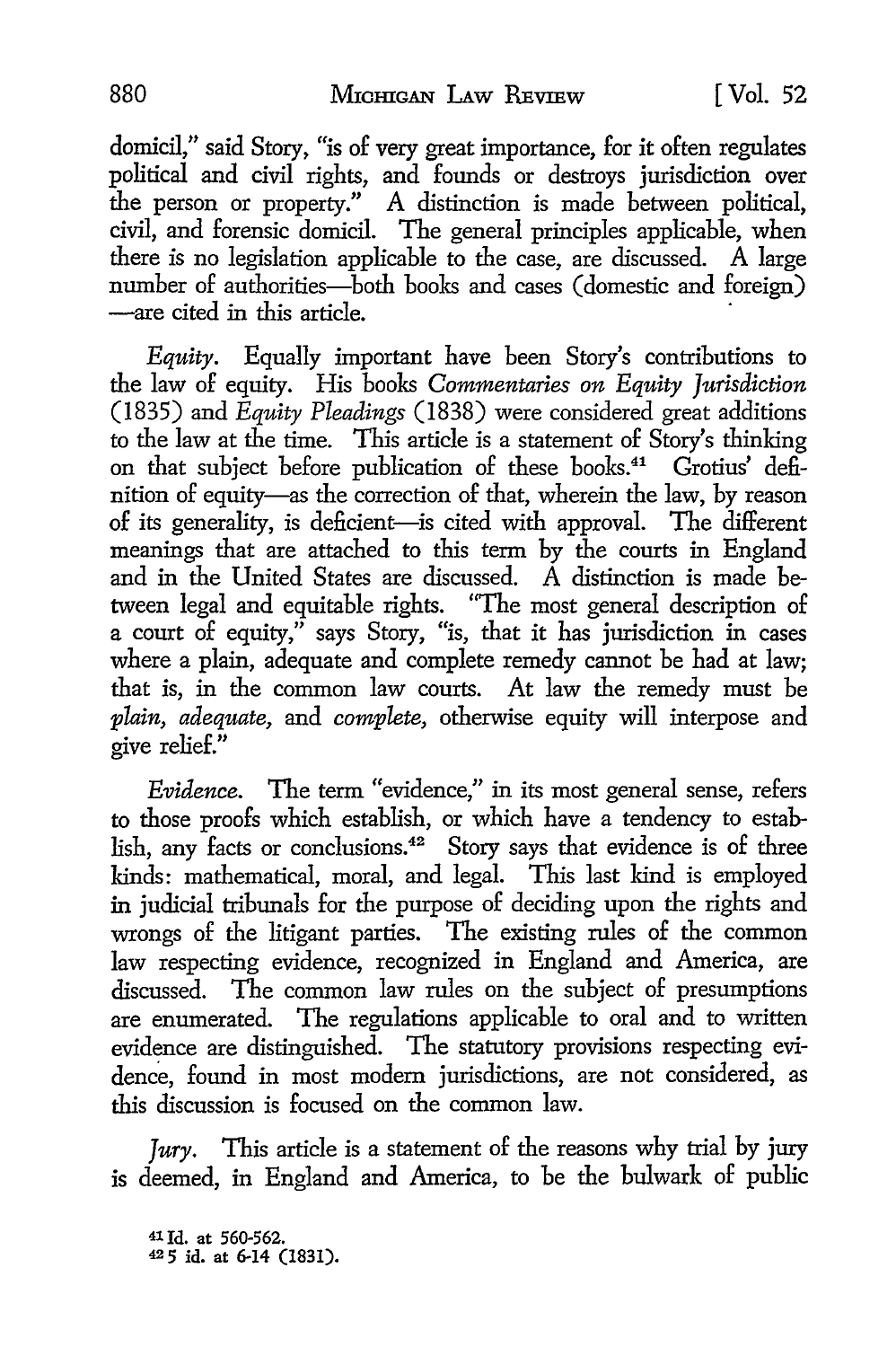liberty and the safeguard of private rights.<sup>48</sup> The origin of trial by jury is briefly traced back to a very early period in English history; the different kinds of juries, i.e., grand juries and petit juries, are discussed; the modes of proceeding at common law in jury trials are explained; the safeguards against oppression, secured by jury trial, are listed and discussed. "Trial by jury," says Story, "is justly the boast of England and America; and we may hope, that by the goodness of Providence it may be perpetual." Several years later, in a letter to Lieber, Story enumerated certain defects in jury trials in America and referred to this article; he said:

"The principal defects in the structure of our jury trials in America are (1) That the selection is too indiscriminate, and unguarded to secure intelligence, ... talent and high character,  $(2)$  the strong tendency of our age to (question) all things, and the increasing difficulty in making jurymen feel that they ought to be bound *absolutely* by the law as the (rule) of their decisions, (3) one consequence resulting from this tendency is a disregard of the instructions of the Judge on points of law, which creates great uncertainty in the administration of the law, (4) another is, that appeals to popular prejudices are more successful and more dangerous. . . . Read especially what Blackstone says (Vol. III, p. 38-39, 383, 384, 385), and the article "Jury" in the *Encyclopedia Americana."*<sup>44</sup>

*Law, Legislation, and Codes.* The article on Law, Legislation, and Codes is one of the longest and most interesting articles contributed by Justice Story.<sup>45</sup> The principal topic discussed is codification. Written before the appearance of the famous Field Code of New York, this article reads like an argument favoring the adoption of a code of laws for all American jurisdictions.

*Liens.* The law of liens is discussed in a short article of that name.<sup>46</sup> Common law possessory liens---particular and general---are defined and explained. The general principles of the operation of lien law as it concerns the tailor, the common carrier, the banker, the factor, and the attorney are discussed. Common law liens are distinguished from equitable liens, the latter topic being considered beyond the scope of this article. Statutory liens, now a familiar part of the jurisprudence of most modem jurisdictions, are not discussed.

<sup>48</sup>7 id. at 283-293 (1831). 44 Story to Lieber, April 13, 1839, FLC. 45 7 ENCY. AM.. 581-592 (1831). 46 Id. at 540-541 (1831).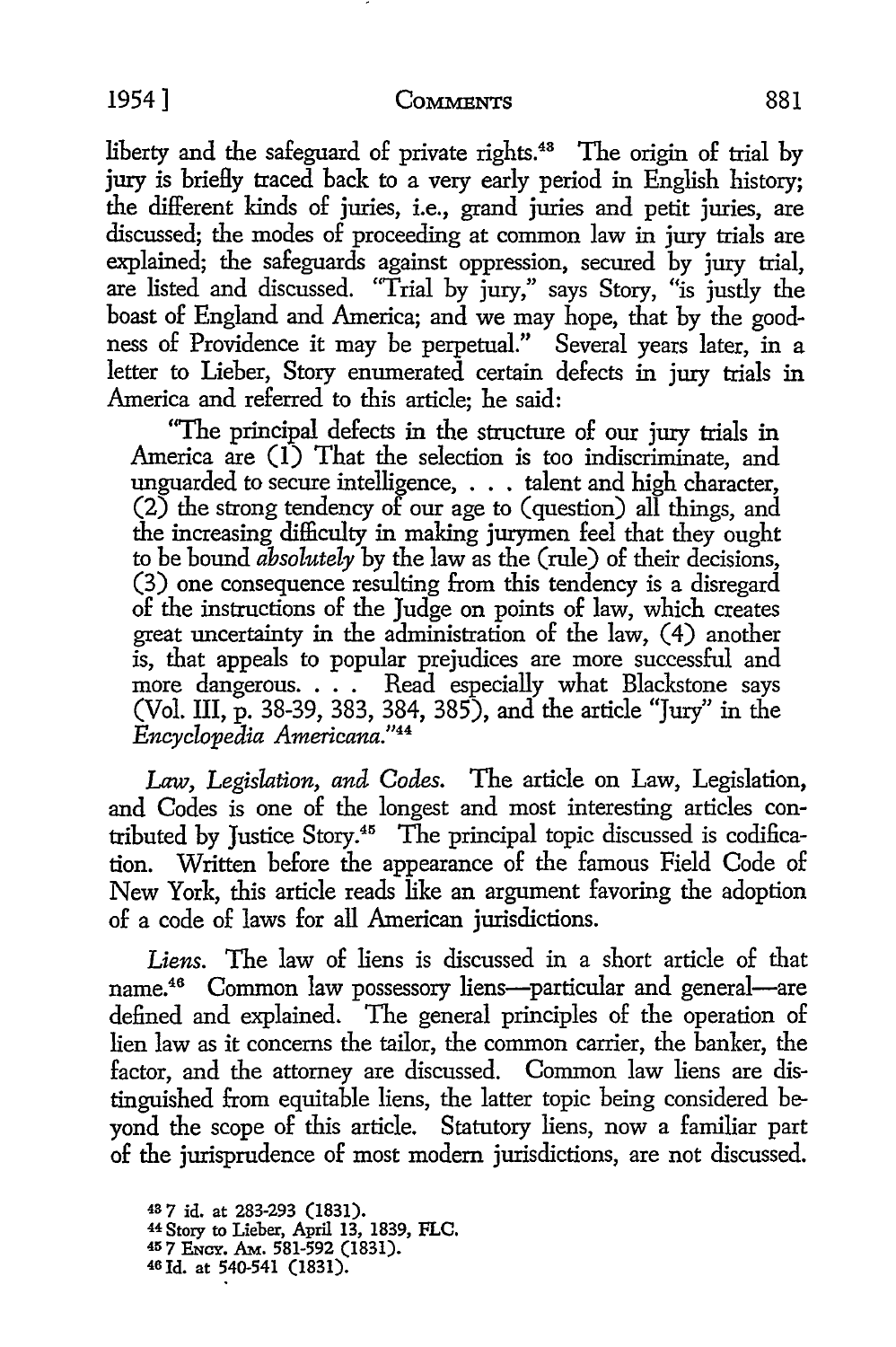*Natural* Law. Doctor Paley's definition of natural law, as the science which teaches men their duty and the reasons for it, is cited with approval in the article on Natural Law.<sup>47</sup> Following a discussion of the origin of property, Story declares that "whatever may be the origin of the right of property, it is very certain, that, as it is now recognized and enforced, it is a creature of Civil Government. Whatever right a man may have to property, it does not follow, that he has a right to transfer that right to another, or to transmit it, at his decease, to his children, or heirs. The nature and extent of his ownership; the modes in which he may dispose of it; the course of descent, and distribution of it upon his death; and the remedies for the redress of any violation of it, are, in a great measure, if not altogether, the result of the positive institutions of society . . . in different nations, all these subjects are regulated in very different manners. "

*The Law of Nations.* National law--or the law of nations--is defined by Story as that portion of public law which concerns the rights, duties, and obligations of nations.48 Vattel's definition is discussed. The rights and duties of nations are enumerated. Story observes that "in a state of nature, men have a right to employ force in self-defense; and, when they enter into society, this right is transferred to the government, and is an incident to sovereignty."

*Prize.* Justice Story was the authority of the Supreme Court on admiralty and maritime matters. The article on Prize is a brief outline of the more important principles of prize law, applicable to maritime captures, a distinction being drawn between prize practice in the United States and in England.<sup>49</sup> The article contains a discussion of the effects of a suspension of hostilities or of a treaty of peace upon prize law. The practice of nations at war to make "contracts of ransom" is explained. Normally, during war, all intercourse and right of contract between the belligerents is suspended. An exception exists, however, and is recognized in the case of "contracts of ransom." The practice in such cases has been to retain the master or some officers of the prize vessel as hostages for fulfillment of the contract.

Usury. The various significations which have been attached to the term *usury,* as distinguished from the common compensation for

47 9 id. at 150-158 (1832). <sup>48</sup>Id. at 141-149. 49 10 id. at 351-366 (1832).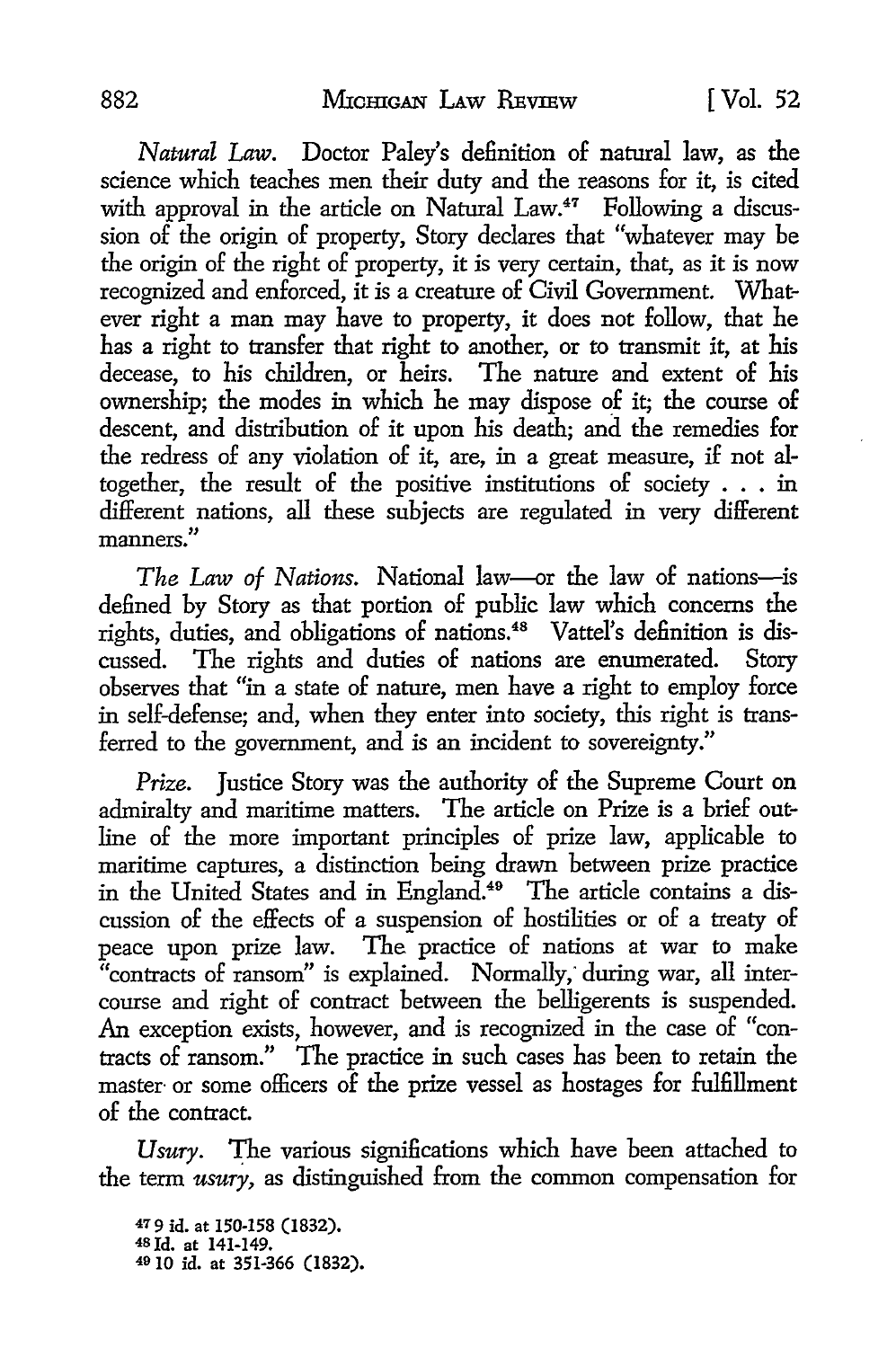money lent allowed by law, which is called *interest,* are considered in this article.<sup>50</sup> Story declares that there is not "the slightest foundation, either in natural or revealed religion, for any prohibition against the taking of interest upon money, any more than against the taking of a profit for the use of any other thing loaned." Why should a man, dealing fairly and openly, be prevented by the laws from making as high a profit upon the sale or loan of money as upon the sale or loan of merchandise? Story replies that there is nothing in the nature of contracts for loans of money which makes it either necessary or proper to distinguish them, in this respect, from others. "So far as the object of laws is to prevent oppression and imposition, and undue advantage of the strong over the weak and credulous, the principle should apply to all contracts, not by regulating the terms of every contract *a priori*, and settling what, under all circumstances, should be just and reasonable, but by providing, by general principles of law, that unconscionable and oppressive contracts, where undue advantage is taken of the weakness, or credulity, or necessity, of the other party, shall be either wholly set aside, or reduced to moderation, upon a full trial of each particular cause, and an examination of all the facts, so as to make the decision just in itself, *ex aequo et bono."* 

## III

The *Encyclopedia* was a financial success and had many subscribers. The first edition-which was priced at \$32.50 for the entire set-"sold phenomenally."<sup>51</sup> The publishers paid Lieber a Hat fee rather than a royalty. As the success of the project was uncertain in the beginning, this seemed a splendid arrangement; but a short while later, when the sales began to mount, Lieber regarded his contract as almost a fraud.<sup>52</sup> He declared that the publishers had given him only about \$20,000 for the work, and out of this he had to pay the salary of a staff of twelve translators, writers, and editorial assistants.<sup>53</sup> Only a few hundred dollars were left after completion of the work. Lieber later estimated that over one hundred thousand sets of the *Encyclopedia* had been sold.

It is not known whether Story received compensation for these articles. The subject is not discussed in his letters to Lieber. On

<sup>50</sup>12 id. at 485-488 (1832).

<sup>51</sup> FREIDEL, FRANCIS LIEBER: NINETEENTH CENTURY LIBERAL 79 (1947).

 $52$  Id. at 66.

<sup>53</sup> Id. at 67n. Translations were paid for at the rate of fifty cents per German page, while some authors employed to write original articles received a dollar a page.